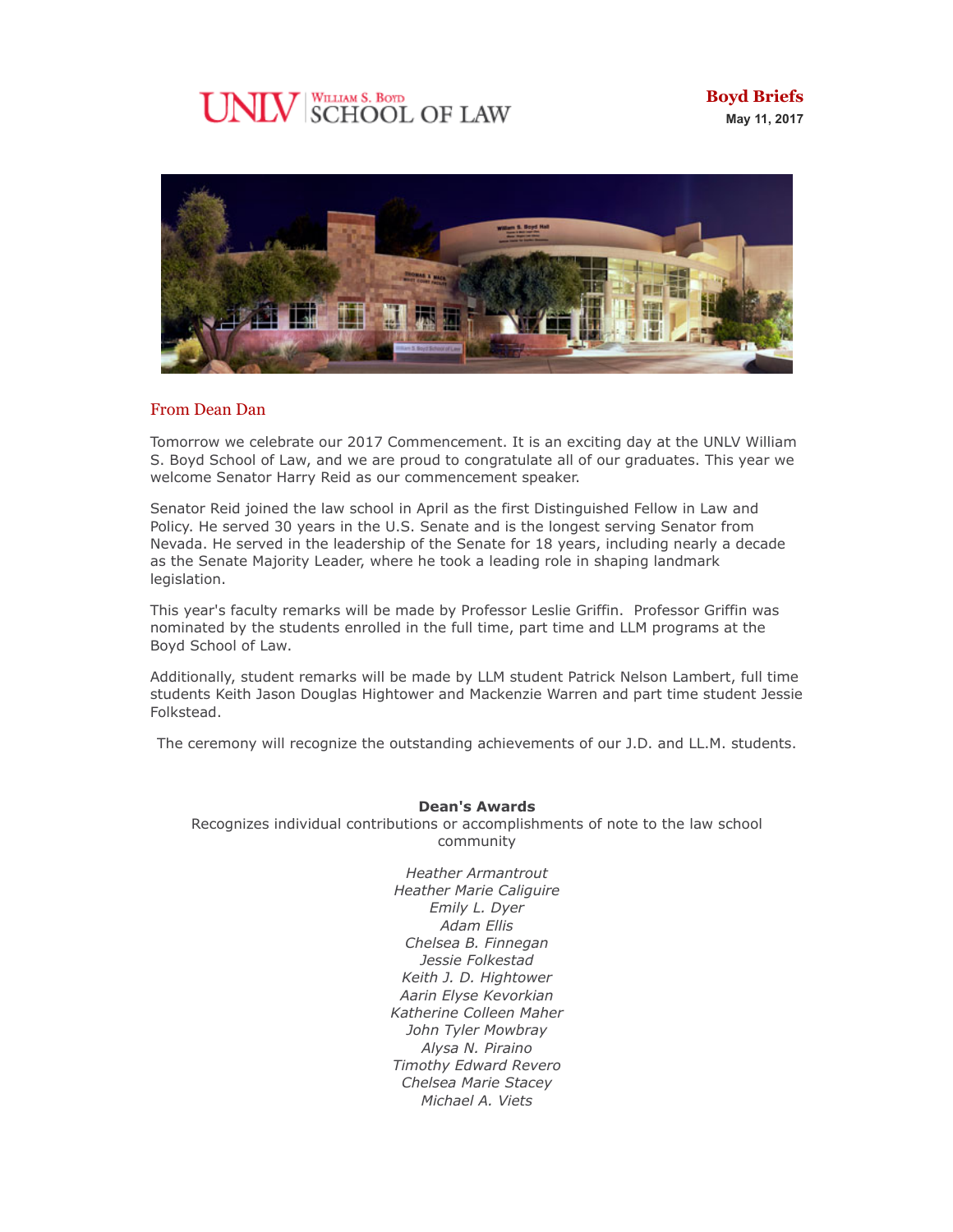# **Barbara Buckley Community Service Award**

Recognizes outstanding commitment to community/public service

*Andrea Dail Orwoll*

#### **James E. Rogers Outstanding Scholastic Achievement Award**

Recognizes outstanding overall scholastic achievement

*Kyle M. Wyant*

#### **William S. Boyd Outstanding Graduate Award**

Recognizes scholastic achievement, overall leadership, and contribution to the law school community

*Emily Ruth Haws*

#### **Clinic Legal Education Association Award**

Recognizes excellence and achievement in the clinical program

*Emily L. Dyer*

**American Bankruptcy Institute Medal of Excellence** Recognizes academic achievement in bankruptcy studies

*Connor Harrison Shea*

**Scribes, The American Society of Legal Writers**

Recognizes excellence in legal writing while in law school

*Heather Armantrout F. Shane Jackson Emily Ruth Haws Kristen Matteoni Andrea Dail Orwoll*

For a full list of our graduates and award winners, please see the announcement [here.](https://www.law.unlv.edu/news/boyd-school-law-honors-graduates-2017-commencement)

Join in the celebration — send your congrats and share your graduation photos on **[Facebook,](https://www.facebook.com/UNLVLaw) [Twitter](https://twitter.com/hashtag/UNLVLaw)** or Instagram using **#UNLVLaw**.

Dan

Dean & Richard J. Morgan Professor of Law [daniel.hamilton@unlv.edu](mailto:daniel.hamilton@unlv.edu) [facebook.com/DeanDanHamilton](http://r20.rs6.net/tn.jsp?f=001hu6mZ-r4pwInu2hXt_dE7ApMwbikuYJ_EQ1JSN_GURWFIVixJ8yWy5r6Zc8eSaTmmatdQfrMcfV8mDiFfoNRUz_xfJ4rwta_Xjr1nuAxckUnnkltOEaaNiCq6oFky5WvHQKWEGiWulykky9qPjBefBFq72KKxotg3FZp90DxVVI=&c=37ZOQu8EN2kmBxeBh2U4w3n3KMNz621K7LBJg4YdHjXn8iD7XOh5dg==&ch=U69Q1DVoTBxd_SaQRq9PiMJhvuW-8ywHRfeXTxj6d2aZHbrnRIRYGg==)

**Upcoming Event: Thursday, May 11, 2017 at 6:00 PM**

**Shamil Idriss, Search President & CEO** 

will present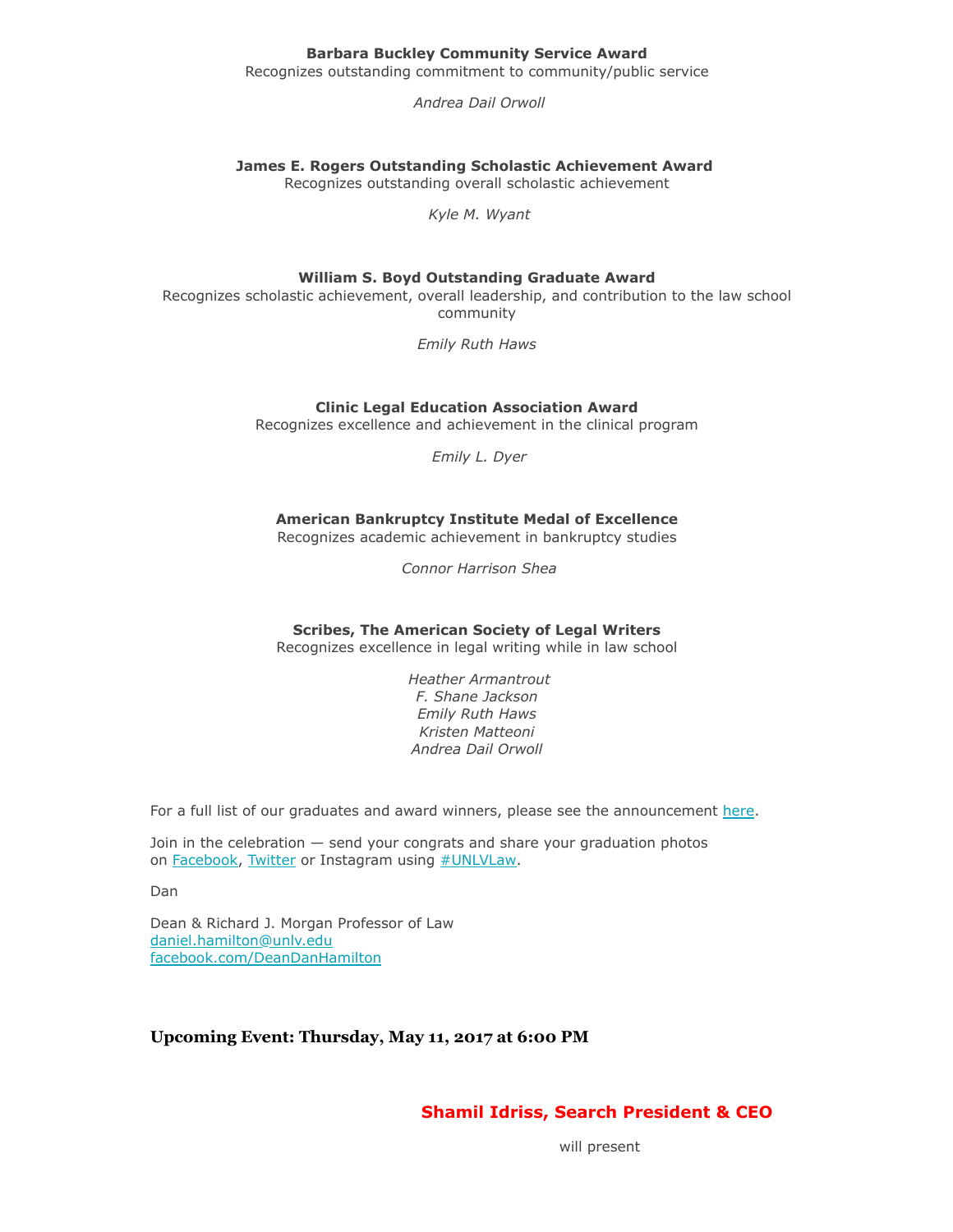

# **The Hidden Truth About Violent Conflict: Igniting Social Change in a Polarized World**

As political divides deepen, interreligious tensions build, and terrorist threats loom - the way we approach our differences will determine whether we advance or destroy our society.

# **Thursday, May 11 at 6:00 PM UNLV William S. Boyd School of Law Thomas & Mack Moot Courtroom**

Join us as Shamil shares the secret of stabilizing violent conflict and sparking social innovation in an interconnected world. From interpersonal disputes to international crises, Shamil explains how we can build the culture and infrastructure for safer, healthier communities using the Common Ground Approach. The talk will also take a close look at how this approach applies to current crises, such as the Syrian Conflict.

This event is free and open to the public.

Please register [here.](https://law.unlv.edu/content/hidden-truth-about-violent-conflict-igniting-social-change-polarized-world)

# **Faculty Spotlight: Leslie Griffin**



*[Leslie C. Griffin](https://law.unlv.edu/faculty/leslie-griffin) is William S. Boyd Professor at the Boyd School of Law. Her courses include Constitutional Law, Bioethics, and Law and Religion.*

# **What's the most important thing you are working on right now?**

I'm very grateful to be alive and healthy. Most of the law school is aware that a local man attacked me last October 7. I spent the next three weeks at Sunrise Hospital. I still have no recollection of the attack or of my initial hospitalization. I appreciate how faithful

everyone here was to me while I was unconscious, fighting against death and brain injury. People just kept checking in on me at the hospital, hoping and praying that I was getting better.

I woke up only after being flown to Houston, Texas, for further treatment. My former Houston colleagues and friends visited me regularly, just as all the Las Vegans had here. Fortunately, once I came to I got better quickly, and I was allowed to fly back home on December 23.

My experience has committed me to work for better health care for patients, whose real needs are too frequently ignored by doctors, nurses, and other medical personnel.

# **How does your research and scholarship influence your teaching and service and vice versa?**

By pure coincidence, I am on sabbatical this semester. I've given successful talks to three very different audiences: at a Toronto, Canada, [law school](https://ifls.osgoode.yorku.ca/tag/leslie-griffin/); at a Stanford [BioLawPalooza](http://www.lexvivo.com/2017/01/biolawpalooza.html) conference; and at a Chicago [conference](https://twitter.com/EBCatholic/status/854416125131726848) with the New Ways Ministry, a religious organization that has long fought to protect LGBT rights.

I spoke about my two favorite topics, namely bioethics and religious freedom. My new focus in bioethics is on protecting patients' rights more carefully. My recurring focus in law and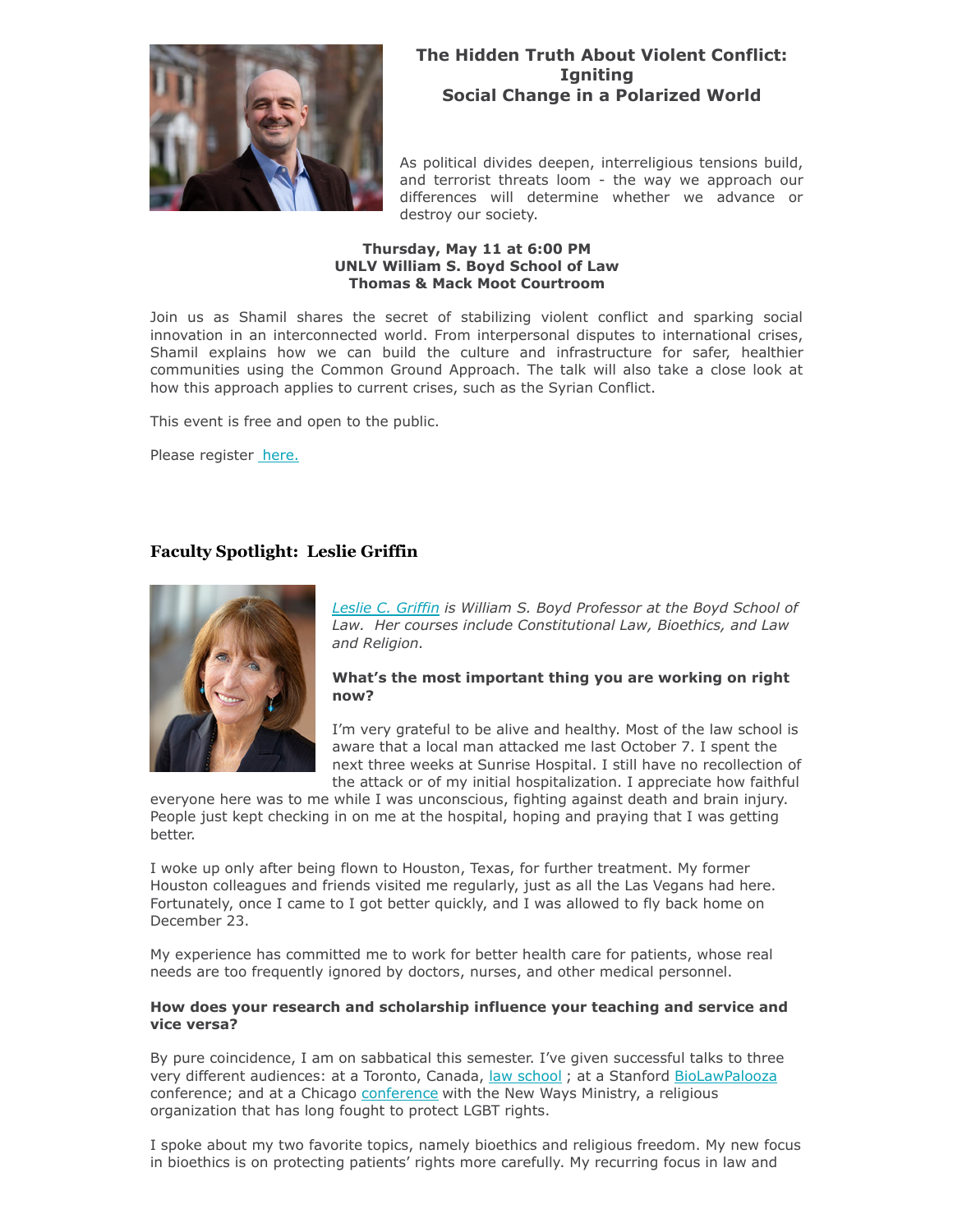religion is explaining how many individual Americans are harmed by our mistaken, current understanding of employers' religious freedom.

Some of the religion themes are mentioned in my recent [article](http://www.oxfordhandbooks.com/view/10.1093/oxfordhb/9780199935352.001.0001/oxfordhb-9780199935352-e-19?rskey=2gzvlx&result=1.) , *Marriage Rights and Religious Exemptions in the United States* .

**What is it about being a law school professor that inspires or motivates you?** Almost no one is as helpless as an injured patient. I hope my students can learn how to use the law to protect lonely individuals who suffer ill health and/or injustice. I am inspired and motivated by my law students and colleagues who wished, hoped, prayed, and helped me back to good health.

# **Student Spotlight: Monica Martinez**



**You are the president of La Voz (Boyd's Latino law student group), which was recently voted the law school's Student Organization of the Year. Tell us why this year has been such a success for La Voz.**

I attribute the success of La Voz to all the support we received by engaging with the student body and other organizations. The executive board meetings were conducted in a round table method and that gave each member of La Voz an equal opportunity for

input and idea sharing. Conducting meetings like that allowed us to hear the concerns of our La Voz and Huellas members and the community. Additionally, we focused on our mission by making a concerted effort to get to know each of our members and empower and promote their success.

#### **How did you enjoy studying in Barcelona last summer?**

My time in Barcelona was amazing! I did a lot of traveling last summer, studying in Barcelona was a highlight because I made great friends and incredible networking contacts. I studied Entertainment Law, EU Law, and International Sports Law, but I was also to get in plenty of sightseeing.

# **Which Boyd professor has had the greatest impact on your professional development?**

Coming to law school I had an idea of what I wanted to practice but it wasn't until I took Copyright with Professor Marketa Trimble that I realized my love for intellectual property law. I think I took every class she offered. She's an expert on the subject and she was enthusiastic about it, I always looked forward to coming to her class.

#### **What are your plans following your upcoming graduation?**

The bar! And then unwinding after the bar, maybe another trip. I hope to practice in intellectual property.

# **Alumni Spotlight: Adam J. Thomson '13 and Miriam C. Thompson '14**

*Adam, '13, is an associate with Thomas & Horstemeyer; Miriam, '14, is an associate at Baker, Donelson, Bearman, Caldwell & Berkowitz P.C.; both in Atlanta, Georgia.*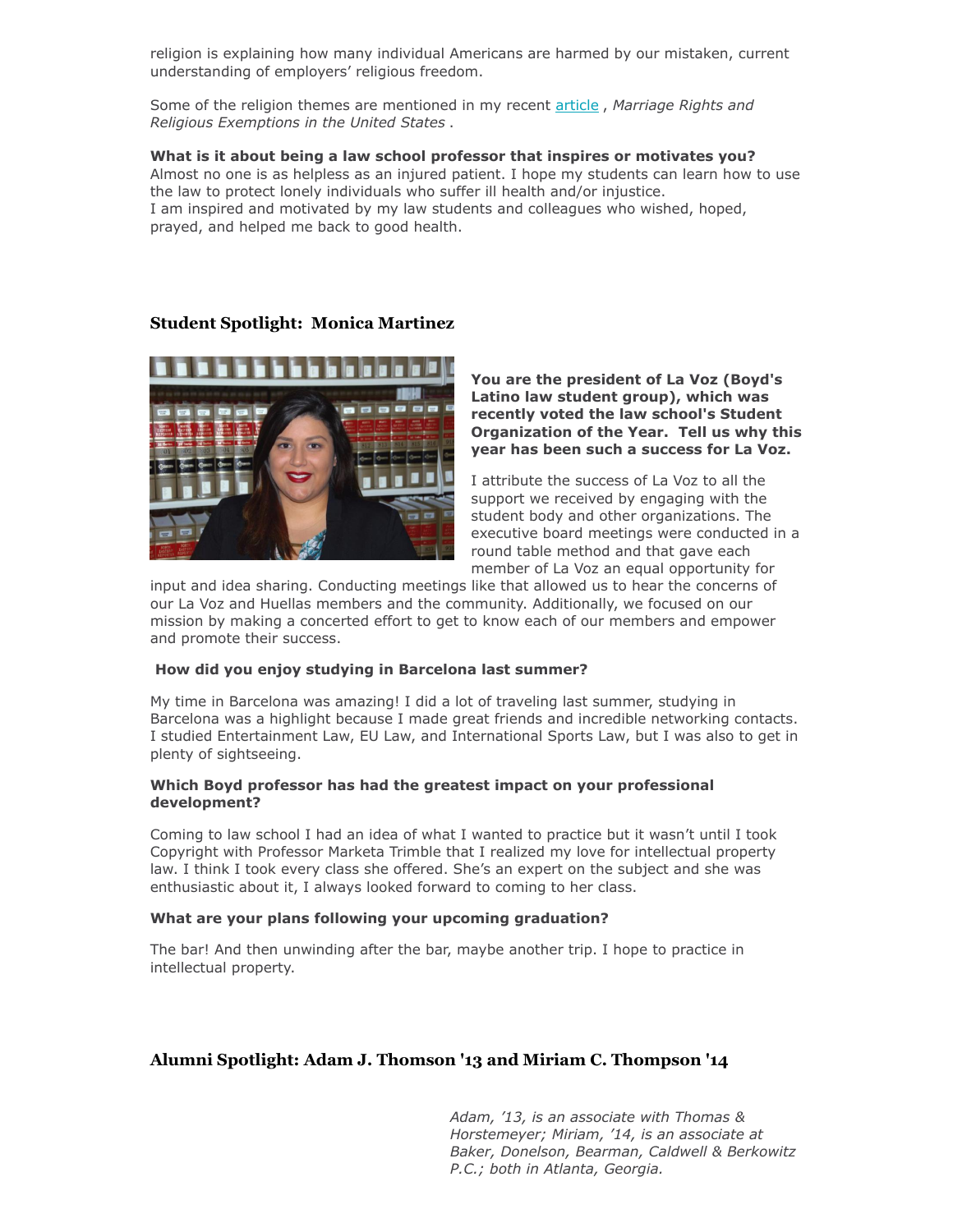

# **We love focusing on Boyd Law couples, so tell us your story.**

We married in Las Vegas in 2009. We each moved here because of job opportunities prior to meeting each other--Adam moving here from Buffalo, NY; and Miriam from Germany. Both are graduates of UNLV's MBA program--Adam graduating in 2009; Miriam in 2010. Miriam started at Boyd one year after Adam.

In 2014, our family moved to Atlanta where Adam began work at Thomas & Horstemeyer as a patent attorney, focusing on electrical, computer, and mechanical engineering inventions. Miriam specializes in corporate immigration at her firm, assisting international employers with global mobility issues and foreign entrepreneurs starting U.S. operations. Although their fields of law are very different, both practice before federal agencies and recognize the challenges that presents. As a result, the couple is very empathetic and supportive for each other's career.

Miriam is an active member of Atlanta's German business community. Miriam wanted to combine her business background with her international work experience and serve an international client base. She also enjoys opportunities to serve the immigrant community in pro bono cases.

Adam is active as a volunteer with GeorgiaFIRST Robotics and serves on the Advisory Council to the Board of Directors. He also is a mentor for Team 2974, Walton Robotics, helping with software development. Adam also competed in the US FIRST competition while a student in high school. Adam's choice of patent law was a natural fit because of his undergraduate degree in Electrical Engineering and work experience developing software in Las Vegas. While working as an engineer, Adam was an inventor on several gaming-related patents.

It was difficult to leave their friends in Las Vegas, but Atlanta provided wonderful career opportunities in their specialized work fields. Their most important achievement is daughter Victoria. With her birth, it was important to Adam and Miriam to live closer to family on the East Coast and in Europe.

# **Community Member Spotlight: Jennifer Carleton**



*Shareholder at Brownstein Hyatt Farber Schreck, Member of the Dean's Council at the Boyd School of Law*

# **Tell me about your decision to serve on the Dean's Council and what makes Boyd Law's mission meaningful to you**

When I taught at the University of Wisconsin School of Law, the Dean started a groundhog day tradition when established lawyers would come to the law school to discuss the setbacks, opportunities and unpredictable events that made up their career paths. Hearing these stories and sharing mine helped me realize how much I value those connections to students and veteran practitioners alike, so I was thrilled when Dean ("Punxsutawney Phil") Hamilton invited me onto the Council.

# **What was your first or most memorable job?**

I was 14 and living in southern Indiana when I got my first job tossing melons. We had to slice the vines and then throw the melons to someone standing in the back of a moving truck. I still can't eat watermelon or cantaloupe after that job. My first day as a lawyer for an Indian tribe in Wisconsin was certainly what you would call memorable. All of the new hires were greeted by the chief legal counsel, who was wearing a loin cloth with a pair of sneakers after completing the annual "Rez Run." I knew right then that it was going to be a job unlike any other. Nine years later, I had the privilege of arguing a case before the